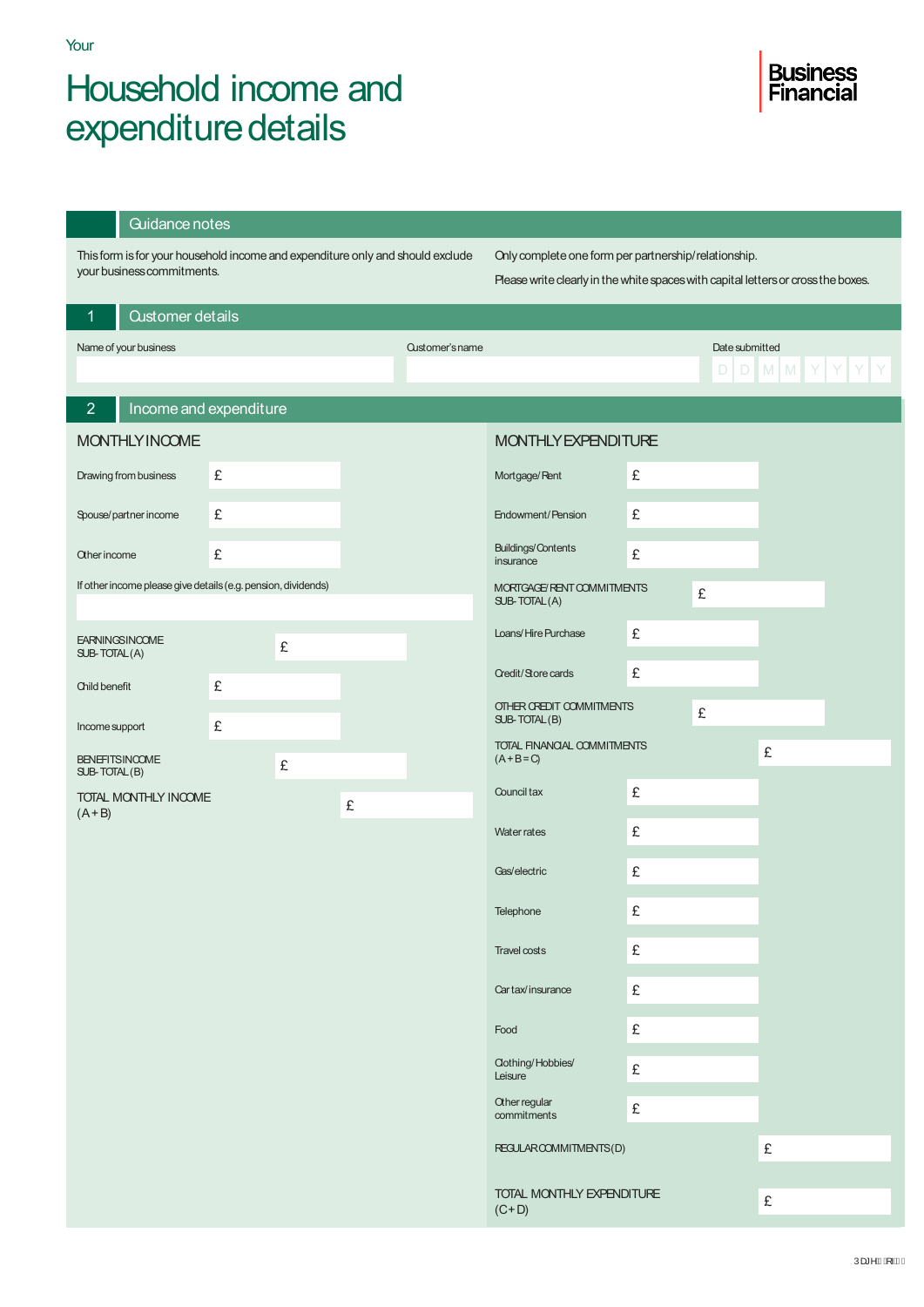| 3                | Protection cover                                 |     |    |                                                                                                                                                        |                                                   |                      |                                   |  |  |  |
|------------------|--------------------------------------------------|-----|----|--------------------------------------------------------------------------------------------------------------------------------------------------------|---------------------------------------------------|----------------------|-----------------------------------|--|--|--|
|                  |                                                  | Yes | No | If yes what is the level of cover                                                                                                                      |                                                   | No<br>Yes            | If yes what is the level of cover |  |  |  |
|                  | Do you have any Life cover?                      |     |    | £                                                                                                                                                      | Do you have any<br><b>Oritical Illness cover?</b> |                      | £                                 |  |  |  |
|                  | Do you have any<br>£<br>Income Protection cover? |     |    |                                                                                                                                                        | Do you have any<br>Pension cover?                 |                      | £                                 |  |  |  |
| 4                | Your residential property                        |     |    |                                                                                                                                                        |                                                   |                      |                                   |  |  |  |
|                  |                                                  |     |    | Please list all your residential property and mortgage details below. If you require more space please continue in Section 7 (Additional information). |                                                   |                      |                                   |  |  |  |
| 4.1              | First property details                           |     |    |                                                                                                                                                        |                                                   |                      |                                   |  |  |  |
|                  | Name of mortgage lender                          |     |    |                                                                                                                                                        | Property purpose?                                 |                      |                                   |  |  |  |
|                  |                                                  |     |    |                                                                                                                                                        | Residential property                              | Buy to let property  | Commercial property               |  |  |  |
| Property address |                                                  |     |    |                                                                                                                                                        |                                                   | ZX.                  |                                   |  |  |  |
|                  |                                                  |     |    |                                                                                                                                                        | Property value                                    |                      | Mortgage outstanding              |  |  |  |
|                  |                                                  |     |    |                                                                                                                                                        | £                                                 | £                    |                                   |  |  |  |
|                  |                                                  |     |    | Postcode                                                                                                                                               |                                                   |                      |                                   |  |  |  |
| 4.2              | Second property details (if applicable)          |     |    |                                                                                                                                                        |                                                   |                      |                                   |  |  |  |
|                  | Name of mortgage lender                          |     |    |                                                                                                                                                        | Property purpose?                                 |                      |                                   |  |  |  |
|                  |                                                  |     |    |                                                                                                                                                        | Residential property                              | Buy to let property  | Commercial property               |  |  |  |
|                  |                                                  |     |    |                                                                                                                                                        |                                                   |                      |                                   |  |  |  |
| Property address |                                                  |     |    |                                                                                                                                                        | Property value                                    |                      | Mortgage outstanding              |  |  |  |
|                  |                                                  |     |    |                                                                                                                                                        | £                                                 | £                    |                                   |  |  |  |
|                  |                                                  |     |    | Postcode                                                                                                                                               |                                                   |                      |                                   |  |  |  |
|                  |                                                  |     |    |                                                                                                                                                        |                                                   |                      |                                   |  |  |  |
| 4.3              | Third property details (if applicable)           |     |    |                                                                                                                                                        |                                                   |                      |                                   |  |  |  |
|                  | Name of mortgage lender                          |     |    |                                                                                                                                                        | Property purpose?                                 |                      |                                   |  |  |  |
|                  |                                                  |     |    |                                                                                                                                                        | Residential property                              | Buy to let property  | Commercial property               |  |  |  |
| Property address |                                                  |     |    |                                                                                                                                                        | $\sim$                                            | $\sum$               | $\sum$                            |  |  |  |
|                  |                                                  |     |    |                                                                                                                                                        | Property value                                    | Mortgage outstanding |                                   |  |  |  |
|                  |                                                  |     |    |                                                                                                                                                        | £                                                 | £                    |                                   |  |  |  |
|                  |                                                  |     |    | Postcode                                                                                                                                               |                                                   |                      |                                   |  |  |  |
| 4.4              | Fourth property details (if applicable)          |     |    |                                                                                                                                                        |                                                   |                      |                                   |  |  |  |
|                  | Name of mortgage lender                          |     |    |                                                                                                                                                        | Property purpose?                                 |                      |                                   |  |  |  |
|                  |                                                  |     |    |                                                                                                                                                        | Residential property                              | Buy to let property  | Commercial property               |  |  |  |
| Property address |                                                  |     |    |                                                                                                                                                        | ╱╲                                                |                      |                                   |  |  |  |
|                  |                                                  |     |    |                                                                                                                                                        | Property value                                    |                      | Mortgage outstanding              |  |  |  |
|                  |                                                  |     |    |                                                                                                                                                        | £                                                 | £                    |                                   |  |  |  |
|                  |                                                  |     |    | Postcode                                                                                                                                               |                                                   |                      |                                   |  |  |  |
| 4.5              | Fifth property details (if applicable)           |     |    |                                                                                                                                                        |                                                   |                      |                                   |  |  |  |
|                  | Name of mortgage lender                          |     |    |                                                                                                                                                        | Property purpose?                                 |                      |                                   |  |  |  |
|                  |                                                  |     |    |                                                                                                                                                        | Residential property                              | Buy to let property  | Commercial property               |  |  |  |
| Property address |                                                  |     |    |                                                                                                                                                        |                                                   | ZN                   |                                   |  |  |  |
|                  |                                                  |     |    |                                                                                                                                                        | Property value                                    |                      | Mortgage outstanding              |  |  |  |
|                  |                                                  |     |    |                                                                                                                                                        | £                                                 | £                    |                                   |  |  |  |
|                  |                                                  |     |    | Postcode                                                                                                                                               |                                                   |                      |                                   |  |  |  |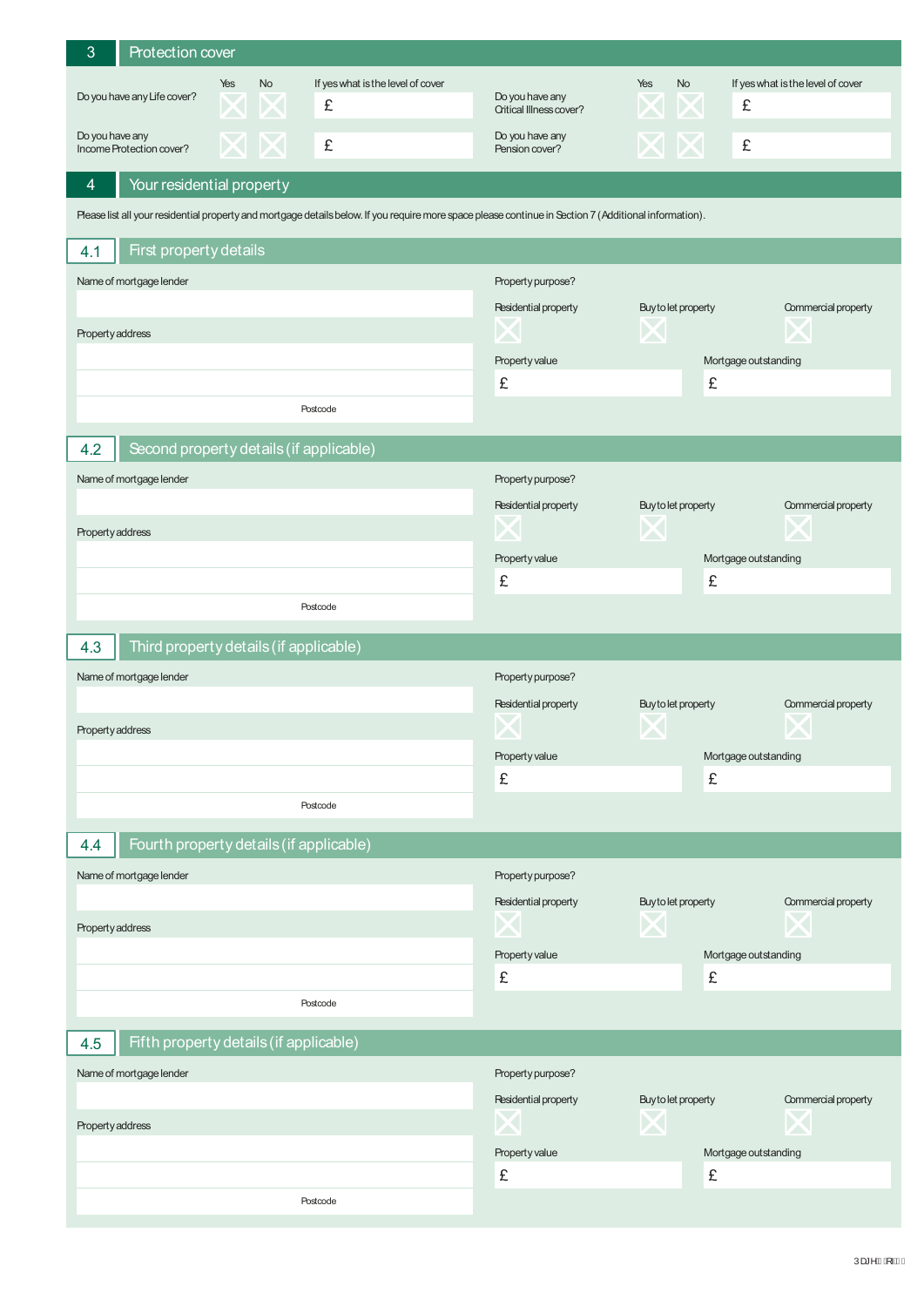| Your residential property<br>4                    |                                                  |                      | continued            |
|---------------------------------------------------|--------------------------------------------------|----------------------|----------------------|
| Sixth property details (if applicable)<br>4.6     |                                                  |                      |                      |
| Name of mortgage lender                           | Property purpose?                                |                      |                      |
|                                                   | Residential property                             | Buy to let property  | Commercial property  |
| Property address                                  |                                                  | X                    |                      |
|                                                   | Property value                                   | Mortgage outstanding |                      |
|                                                   | £                                                | £                    |                      |
| Postcode                                          |                                                  |                      |                      |
| Seventh property details (if applicable)<br>4.7   |                                                  |                      |                      |
| Name of mortgage lender                           | Property purpose?                                |                      |                      |
|                                                   | Residential property                             | Buy to let property  | Commercial property  |
| Property address                                  |                                                  | ZX.                  |                      |
|                                                   | Property value                                   | Mortgage outstanding |                      |
|                                                   | £                                                | £                    |                      |
| Postcode                                          |                                                  |                      |                      |
| Eight property details (if applicable)<br>4.8     |                                                  |                      |                      |
| Name of mortgage lender                           | Property purpose?                                |                      |                      |
|                                                   | Residential property                             | Buy to let property  | Commercial property  |
| Property address                                  |                                                  |                      |                      |
|                                                   | Property value                                   | Mortgage outstanding |                      |
|                                                   | £                                                | £                    |                      |
| Postcode                                          |                                                  |                      |                      |
| Ninth property details (if applicable)<br>4.9     |                                                  |                      |                      |
| Name of mortgage lender                           | Property purpose?                                |                      |                      |
|                                                   | Residential property                             | Buy to let property  | Commercial property  |
| Property address                                  |                                                  |                      |                      |
|                                                   | Property value                                   | Mortgage outstanding |                      |
|                                                   | £                                                | £                    |                      |
| Postcode                                          |                                                  |                      |                      |
| Tenth property details (if applicable)<br>4.10    |                                                  |                      |                      |
| Name of mortgage lender                           | Property purpose?                                |                      |                      |
|                                                   | Residential property                             | Buy to let property  | Commercial property  |
| Property address                                  |                                                  | Д                    |                      |
|                                                   | Property value                                   |                      | Mortgage outstanding |
|                                                   | £                                                | £                    |                      |
| Postcode                                          |                                                  |                      |                      |
| <b>Totals</b><br>4.11                             |                                                  |                      |                      |
| Total value of all properties listed in Section 4 | Total value of all mortgages outstanding         |                      |                      |
| £<br>(carry forward to Section 5)                 | listed in Section 4 (carry forward to Section 6) | £                    |                      |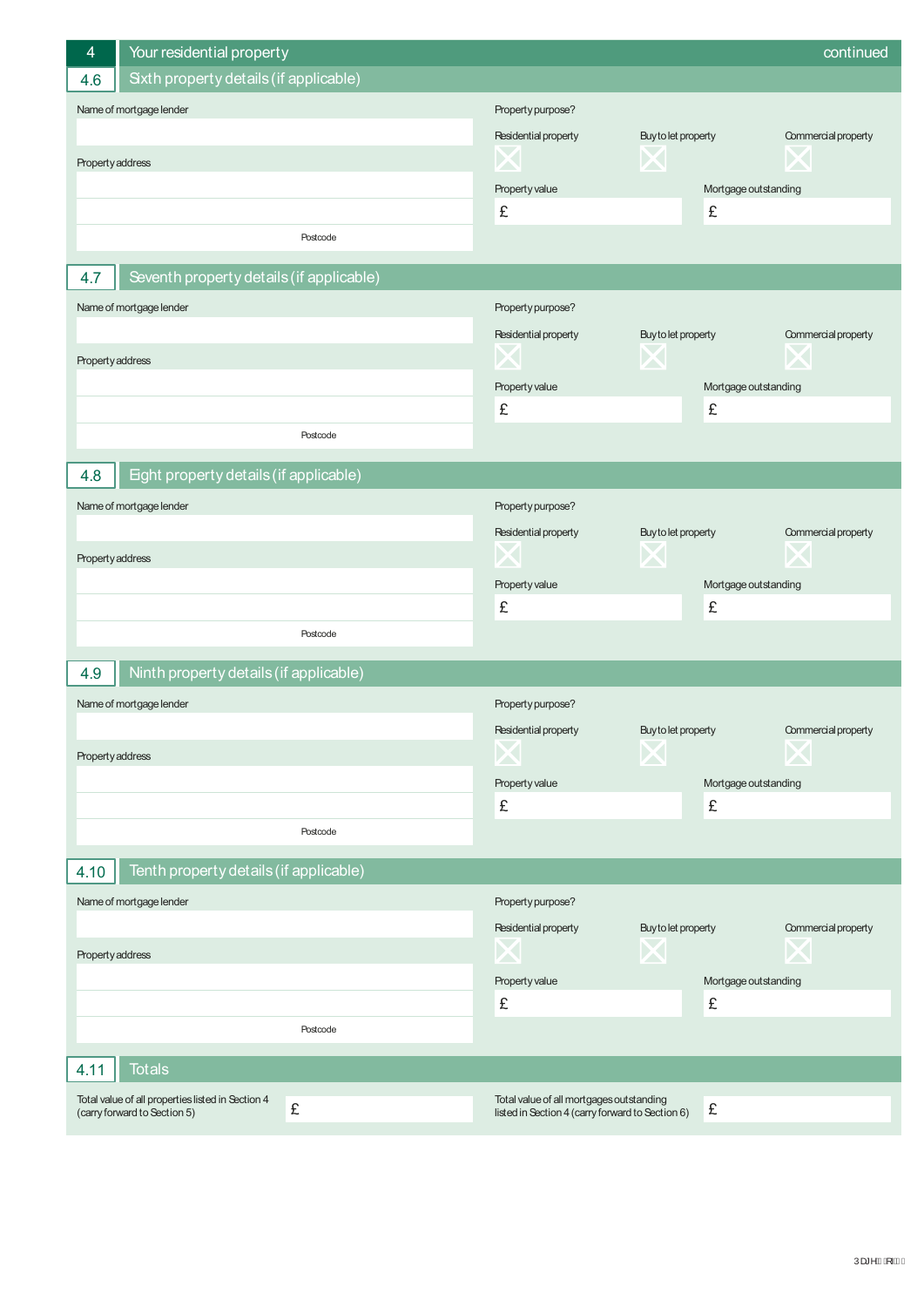| $5^{\circ}$                                                                                         | Asset details                                                   |   |   |
|-----------------------------------------------------------------------------------------------------|-----------------------------------------------------------------|---|---|
|                                                                                                     | TOTAL PROPERTY VALUE (A)<br>(brought forward from Section 4.11) | £ |   |
| Lloyds Bank savings                                                                                 |                                                                 | £ |   |
|                                                                                                     | Non-Lloyds Bank savings                                         | £ |   |
| TOTAL VALUE OF CASH SAVINGS (B)                                                                     |                                                                 |   | £ |
| Stocks and Shares                                                                                   |                                                                 | £ |   |
| <b>Premium Bonds</b>                                                                                |                                                                 | £ |   |
| TOTAL VALUE OF INVESTMENTS (C)                                                                      |                                                                 |   | £ |
| TOTAL VALUE OF ANY OTHERASSETS (D)<br>Please give details of your other assets (e.g. art, cars etc) |                                                                 |   | £ |

TOTALVALUEOFALLASSETS(A+B+C+D)

6 Non-mortgage lending details

Please list all your non-mortgage lending below. If you require more space please continue in Section 7 (Additional information).

| Type of lending (e.g. overdraft, loan,<br>credit card, store card, hire purchase) | Name of lender<br>(If Credit Card, please give card limit and whether the Min/ Fixed/Max amount is paid each month) | Amount outstanding |
|-----------------------------------------------------------------------------------|---------------------------------------------------------------------------------------------------------------------|--------------------|
|                                                                                   |                                                                                                                     | £                  |
|                                                                                   |                                                                                                                     | £                  |
|                                                                                   |                                                                                                                     | £                  |
|                                                                                   |                                                                                                                     | £                  |
|                                                                                   |                                                                                                                     | £                  |
|                                                                                   | Á                                                                                                                   | £                  |
|                                                                                   |                                                                                                                     | £                  |
|                                                                                   |                                                                                                                     | £                  |
|                                                                                   |                                                                                                                     | £                  |
|                                                                                   |                                                                                                                     | £                  |
|                                                                                   |                                                                                                                     | £                  |
|                                                                                   |                                                                                                                     | £                  |
|                                                                                   |                                                                                                                     | £                  |
|                                                                                   |                                                                                                                     | £                  |
|                                                                                   |                                                                                                                     | £                  |
|                                                                                   |                                                                                                                     | £                  |
|                                                                                   |                                                                                                                     | £                  |
|                                                                                   |                                                                                                                     | £                  |
|                                                                                   | TOTAL NON-MORTGAGE LENDING (A)                                                                                      | £                  |
|                                                                                   | TOTAL MORTGAGES OUTSTANDING (B)                                                                                     | £                  |
|                                                                                   | (brought forward from Section 4.11                                                                                  |                    |
|                                                                                   | TOTAL LIABILITIES OUTSTANDING (A+B)                                                                                 | £                  |

£